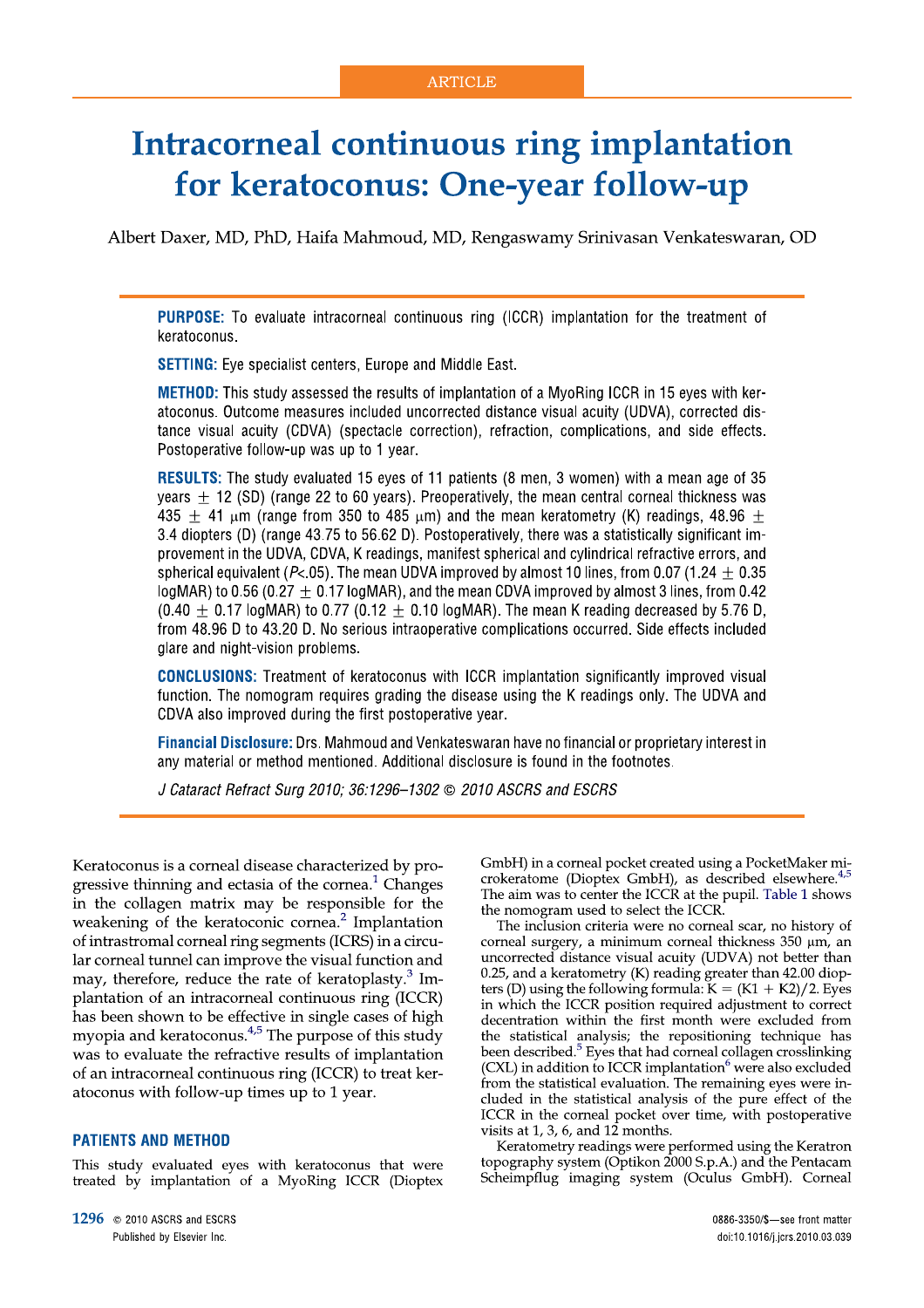| <i><b>Middle East Africa</b></i> | Mean cylinder $(D)$ $\equiv$  |
|----------------------------------|-------------------------------|
|                                  | $M_{\rm con}$ CE (D) $\pm$ CD |

Parameter

**UDVA** 

| implantation combined with corneal collagen cross- |   |  |
|----------------------------------------------------|---|--|
| linking (CXL); per the study protocol, these eyes  | r |  |
| were excluded from the statistical evaluation. The | ε |  |
|                                                    |   |  |
| Submitted: August 14, 2009.                        |   |  |

Final revision submitted: January 17, 2010. Accepted: March 9, 2010.

From the Eye Center (Daxer), Linz-Ybbs, and the Department of Ophthalmology (Daxer), Medical University of Innsbruck, Innsbruck, Austria; Dr. Haifa Mahmoud Eye Specialist Center (Mahmoud, Venkateswaran), Manama, Kingdom of Bahrain.

Additional financial disclosure: Dr. Daxer is a founder of Dioptex GmbH.

Presented in part at the XXVII Congress of the European Society of Cataract & Refractive Surgeons, Barcelona, Spain, September 2009; the 10th International Meeting of the N Council of Ophthalmology, Bahrain, March 2009; and the ASCRS Symposium on Cataract, IOL and Refractive Surgery, San Francisco. California, USA, April 2009.

Corresponding author: Albert Daxer, MD, PhD, Stauwerkstrasse 1, 3370 Ybbs, Austria. E-mail: daxer@gutsehen.at.

remaining 15 eyes of 11 patients (8 men, 3 women) were evaluated. The mean age of the patients was 35 years  $\pm$  12 (SD) (range 22 to 60 years). Table 2 shows the preoperative refractive data. The mean preoperative pachymetry at the thinnest point of the cornea was  $435 \pm 41$  µm (range 350 µm to 485 µm).

Table 3 shows the 1-year postoperative visual and refractive results. There was a statistically significant improvement in all parameters from preoperatively to postoperatively as follows: logMAR UDVA,  $P < .0001$ ; logMAR CDVA,  $P < .0001$ ; K reading,  $P =$ .0009; sphere,  $P < .0001$ ; cylinder,  $P = .0007$ ; SE,  $P =$ .0003. Figures 1 to 6 show the changes in these parameters over time. The mean UDVA improved 10 lines from preoperatively to 1 year postoperatively, the mean CDVA improved by approximately 3 lines, and the mean K improved by 5.76 D.

No eyes lost lines of CDVA or UDVA postoperatively. By 1 year, the CDVA had improved by 1 line

Result

Table 3. Refractive data 1 year postoperatively.

| Mean $logMAX \pm SD$                                                                                                                                                | $0.27 + 0.17$    |  |  |
|---------------------------------------------------------------------------------------------------------------------------------------------------------------------|------------------|--|--|
| Mean decimal                                                                                                                                                        | 0.56             |  |  |
| $CDVA*$                                                                                                                                                             |                  |  |  |
| Mean $logMR \pm SD$                                                                                                                                                 | $0.12 + 0.10$    |  |  |
| Mean decimal                                                                                                                                                        | 0.77             |  |  |
| Mean sphere $(D) \pm SD$                                                                                                                                            | $0.10 + 3.2$     |  |  |
| Mean cylinder $(D) \pm SD$                                                                                                                                          | $-1.27 + 0.75$   |  |  |
| Mean SE (D) $\pm$ SD                                                                                                                                                | $-0.52 + 3.4$    |  |  |
| Mean K value (D) $\pm$ SD                                                                                                                                           | $43.20 \pm 2.99$ |  |  |
| $CDVA =$ corrected distance visual acuity; $K =$ keratometry; $SE =$ spheri-<br>cal equivalent; $UDVA =$ uncorrected distance visual acuity<br>*Spectacle corrected |                  |  |  |

**ICCR Dimension** 

Thickness  $(\mu m)$ 

240

280

 $280 + CXL$ 

In addition to keratometry, outcome measures included the UDVA, corrected distance visual acuity (CDVA), K readings, spherical and cylindrical components of the manifest refraction, and spherical equivalent (SE). Lines of improvement in acuity were calculated in logarithmic scales according to logMAR notation. In all cases, the CDVA is reported with spectacle correction.

If not otherwise stated, statistical data are presented as means  $\pm$  SD and the K reading is from the 3.0 mm zone. The preoperative and 1-year postoperative data were statistically compared using a 2-tailed paired  $t$  test in GraphPad Prism 4 software for Macintosh (version 4.0c, GraphPad Software, Inc.). The changes in data were considered statistically significant when the  $\overline{P}$  value was less than 0.05. The UDVA and CDVA were obtained in decimal scaling and transformed into logMAR for statistical analysis.

Of the 21 eyes that had ICCR implantation in this se-

ries, 2 required ICCR repositioning and 3 had ICCR

# II Pachymeter Echograph, Quantel Medical).

Diameter (mm)

 $\overline{5}$ 

5

5

 $CXL = additional crosslinking$ ;  $ICCR = intracorneal continuous ring$ ;

Table 1. Current nomogram.

**K** Value

 $<$  49 00 D

 $>55.00$  D

**RESULTS** 

49.00 to 55.00 D

 $K =$  keratometry

thickness was measured by ultrasound pachymetry (Pocket

| Table 2. Preoperative visual and refractive data.                                                                                                                   |                  |  |  |
|---------------------------------------------------------------------------------------------------------------------------------------------------------------------|------------------|--|--|
| Parameter                                                                                                                                                           | Result           |  |  |
| <b>UDVA</b>                                                                                                                                                         |                  |  |  |
| Mean $logMR \pm SD$                                                                                                                                                 | $1.24 \pm 0.35$  |  |  |
| Mean decimal                                                                                                                                                        | 0.07             |  |  |
| $CDVA*$                                                                                                                                                             |                  |  |  |
| Mean $logMR$ $\pm$ SD                                                                                                                                               | $0.40 + 0.17$    |  |  |
| Mean decimal                                                                                                                                                        | 0.42             |  |  |
| Mean sphere (D) $\pm$ SD                                                                                                                                            | $-5.13 + 4.34$   |  |  |
| Mean cylinder $(D) \pm SD$                                                                                                                                          | $-3.50 \pm 1.20$ |  |  |
| Mean SE $(D) \pm SD$                                                                                                                                                | $-6.27 \pm 5.20$ |  |  |
| Mean K value (D) $\pm$ SD                                                                                                                                           | $48.96 \pm 3.42$ |  |  |
| $CDVA =$ corrected distance visual acuity; $K =$ keratometry; $SE =$ spheri-<br>cal equivalent; $UDVA =$ uncorrected distance visual acuity<br>*Spectacle corrected |                  |  |  |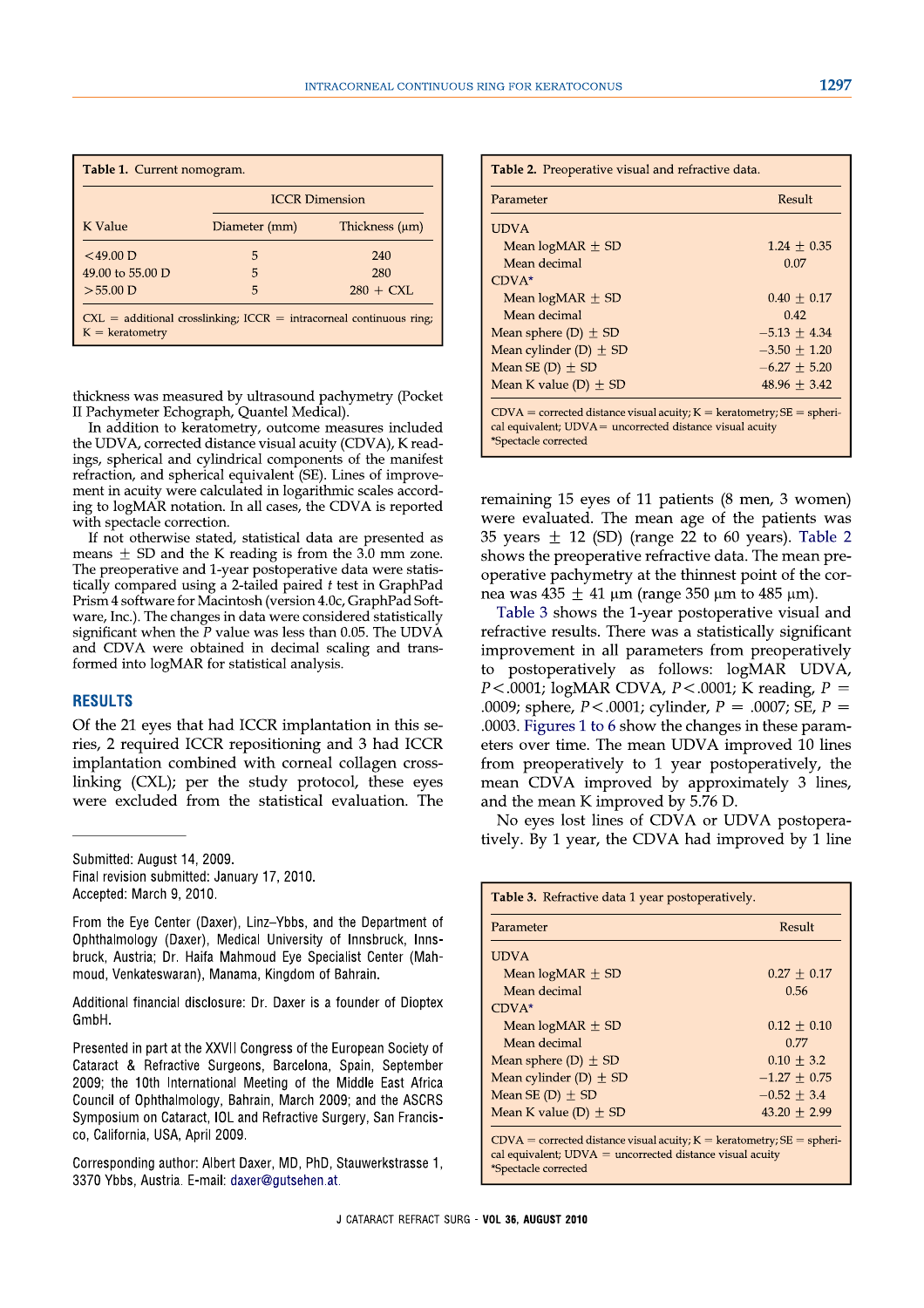

Figure 1. Mean UDVA over time. The error bars represent the SD in  $log<sub>MR</sub>$  (UDVA = uncorrected distance visual acuity; n = number of eyes examined at the specific follow-up;  $pre = preoperative$ ).

in 3 eyes, 2 lines in 2 eyes, 3 lines in 4 eyes, 4 lines in 2 eyes, and 5 lines in 2 eyes. The improvement in UDVA ranged from 5 to 13 lines.

Preoperatively, the UDVA was 0.1 (20/200) or worse in 14 (93%) of 15 eyes. Postoperatively, the UDVA was  $0.5(20/40)$  or better in 4 (31%) of 13 eyes at 1 month, 7 (70%) of 10 eyes at 3 months, 7 (78%) of 9 eyes at 6 months, and 11  $(85%)$  of 13 eyes at 1 year. The CDVA was 0.5 or worse in 13 eyes (87%) preoperatively and 1 eye  $(8\%)$  at 1 year.



Figure 2. Mean CDVA over time. The error bars represent the SD in  $log<sub>MR</sub>$  (CDVA = corrected distance visual acuity; n = number of eyes examined at the specific follow-up;  $pre = preoperative$ ).

There were no serious postoperative complications. Patients reported side effects more frequently in the early postoperative period than in the late postoperative period. Serious glare and night-vision problems were reported in 2 eyes. These eyes received additional pilocarpine 1% eyedrop therapy for 3 months within the first postoperative year. No ICCR was removed for side effects or complications.

Figures 7 to 12 show preoperative and postoperative comparisons in an individual case. Figures 7 and 10



**Figure 3.** Mean K reading  $[K = (K1 + K2)/2]$  over time. The error bars represent the SD ( $K =$  keratometry; n = number of eyes examined at the specific follow-up;  $pre = preoperative)$ .



Figure 4. Mean spherical component of the refractive error over time. The error bars represent the SD ( $n =$  number of eyes examined at the specific follow-up;  $pre = preoperative)$ .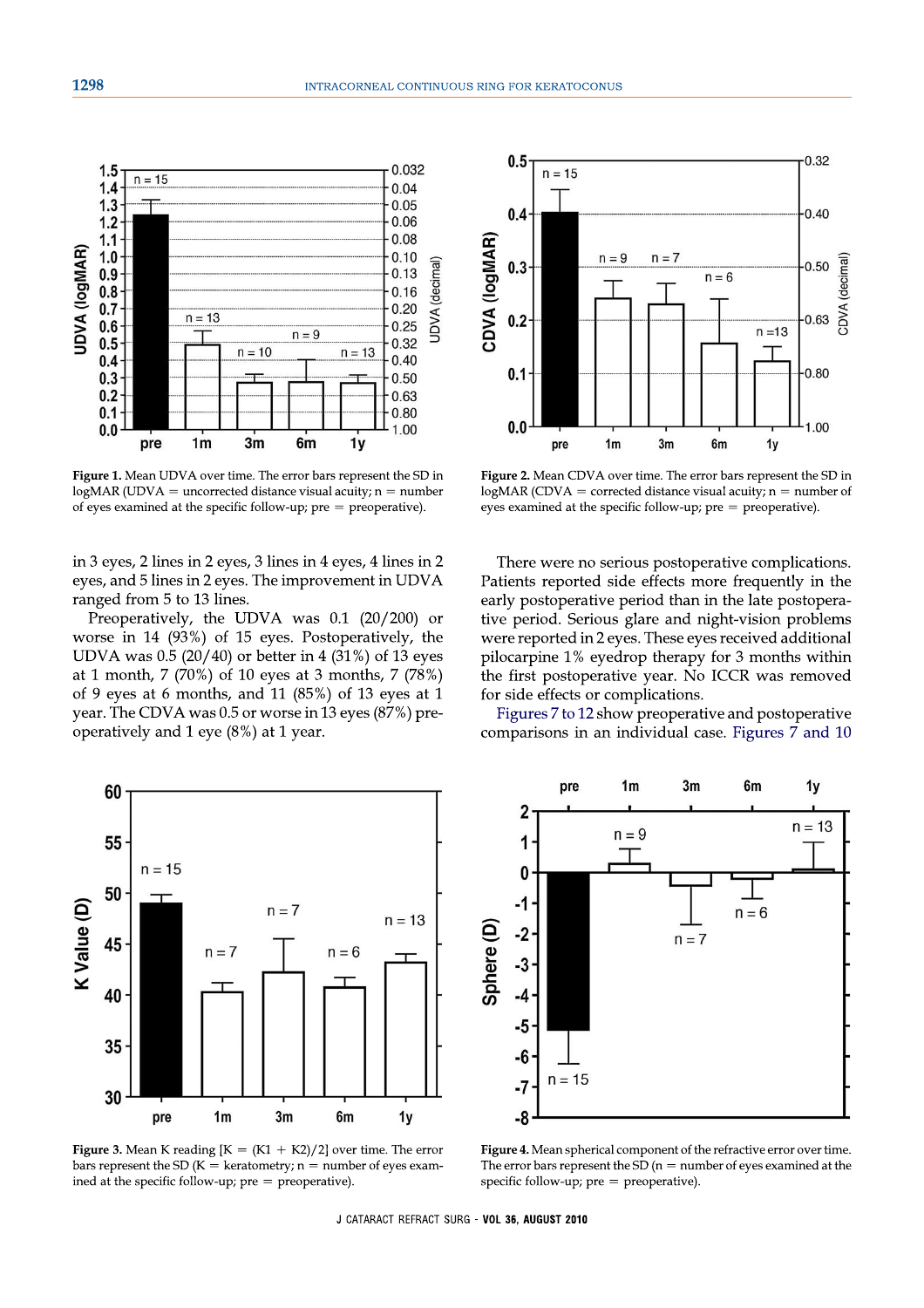

Figure 5. Mean cylindrical component of the refractive error over time. The error bars represent the SD ( $n =$  number of eyes examined at the specific follow-up;  $pre = preoperative)$ .

show the preoperative and postoperative corneal topography, respectively, in a sagittal map. Figures 8 and 11 show the preoperative and postoperative cornea topography, respectively, in a tangential map. Figures 9 and 12 show the preoperative and postoperative Scheimpflug images in the same (superior-inferior) cross-section. In this case, the preoperative K reading was 51.60 D, the UDVA was 0.05, and the CDVA was 0.30 with a manifest refraction of  $-3.00$ 



**Figure 6.** Mean SE over time. The error bars represent the SD ( $n =$ number of eyes examined at the specific follow-up;  $pre = proper$ ative;  $SE = spherical$  equivalent).

 $-2.00 \times 60$ . One year after surgery, the K reading was 45.6 D, the UDVA was 0.6, and the CDVA was 0.7 with a manifest refraction of  $+0.25 -2.25 \times 15$ .

### **DISCUSSION**

Intracorneal continuous ring implantation allows individualized treatment of keratoconus based on control of ring thickness, ring diameter, and ring centration.<sup>5</sup>



Figure 7. Preoperative topography (sagittal map) of case 14. The central cornea is irregular with the steepest point (maximum K) in the temporal-inferior quadrant.



Figure 8. Preoperative topography (tangential map) of case 14. The image results from the same measurement as the image in Figure 7. The tangential map shows the local curvature.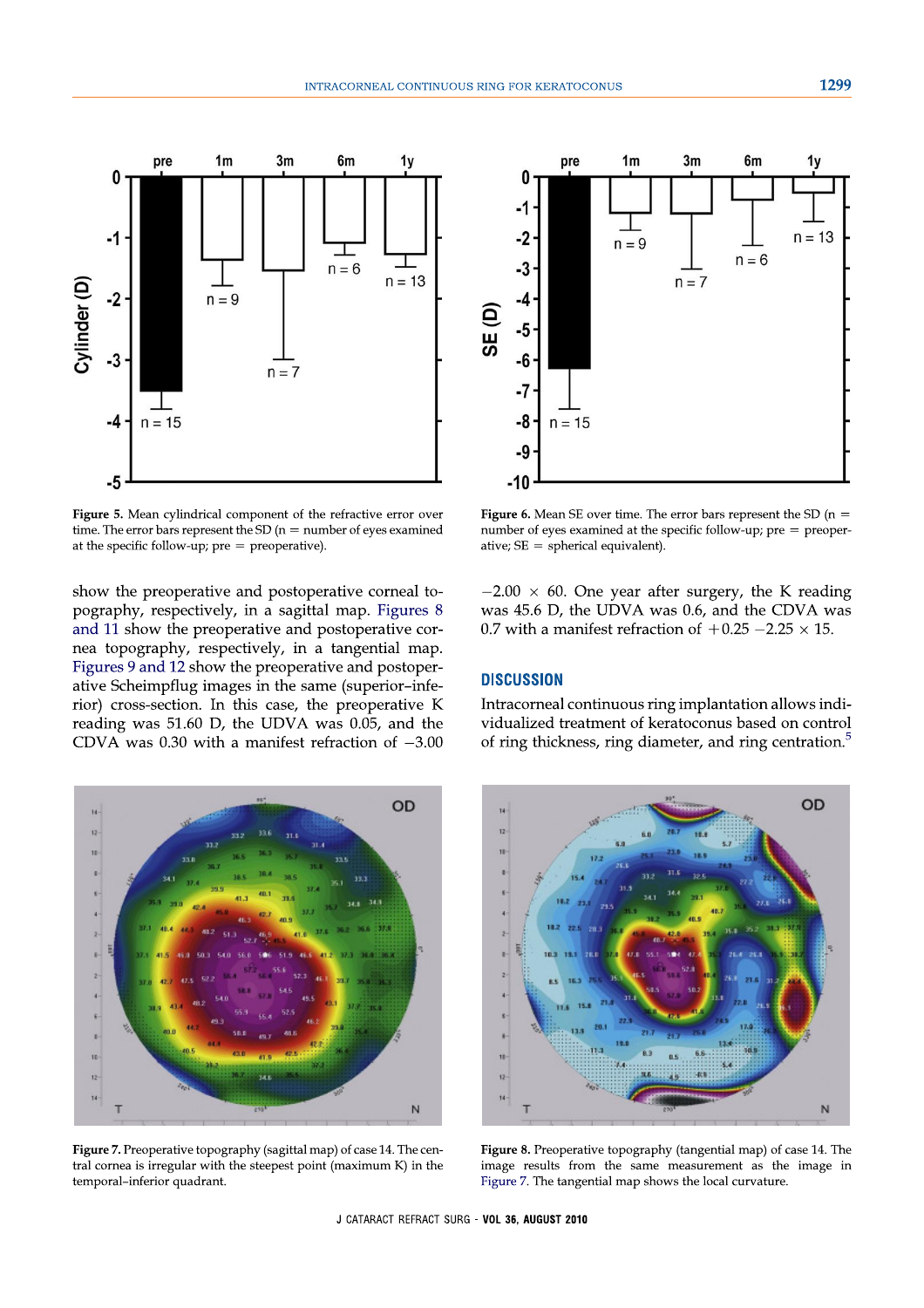

Figure 9. Preoperative Scheimpflug image of case 14. The image results from the same measurement as the images in Figures 7 and 8 and shows the cross-section along the vertical meridian. Left: Superior cornea. Right: Inferior cornea.

The ICCR can be repositioned with respect to the optical axis, which may further improve visual function. The aim is to center the ICCR on the pupil. Although the repositioning can result in significant improvement in a given case, it can also be a source of error. In some cases, the impression of centration under the surgical microscope may be wrong and the ICCR appears decentered at the slitlamp. In such cases, the ICCR may require recentration, as occurred in 2 of 17 eyes with no CXL in our study. These 2 cases were not included in the statistical analysis, which evaluated the effect of primary implantation only. The decision of whether recentration is required can be made



Figure 11. One-year postoperative topography (tangential map) of case 14. The image results from the same measurement as the image in Figure 10. The tangential map shows a regular central cornea with a bow-tie pattern, indicating regular corneal astigmatism and coaxial steepening surrounding the corneal center. The coaxial steepening represents the position of the ICCR, which appears to be well centered around the regular central cornea.



Figure 10. One-year postoperative topography (sagittal map) of case 14. The central cornea shows a bow-tie pattern, indicating fairly regular corneal astigmatism compared with the map in Figure 7.

by analyzing the tangential topographic map a few days after surgery. If the ICCR appears concentric around a fairly regular center on the tangential map (Figure 11), no intervention is required. In some cases, active surgical decentration may be necessary to achieve a sufficient refractive result. This can happen when the ICCR is well centered but the central cornea is very irregular.<sup>5</sup>

In the case we used as an example, the center of the cornea is fairly regular after surgery (Figures 10 and 11). This explains why the UDVA and CDVA can improve significantly even when there is no improvement in the astigmatic component of the manifest refraction. In this case, the UDVA improved by almost 11 lines and CDVA by almost 4 lines even though the



Figure 12. One-year postoperative Scheimpflug image of case 14. The image results from the same measurement as the images in Figures 7 and 8 and shows the cross-section along the vertical meridian. Left: Superior cornea. Right: Inferior cornea. The superior and inferior cross-section of the ICCR are visible as black inserts within the stroma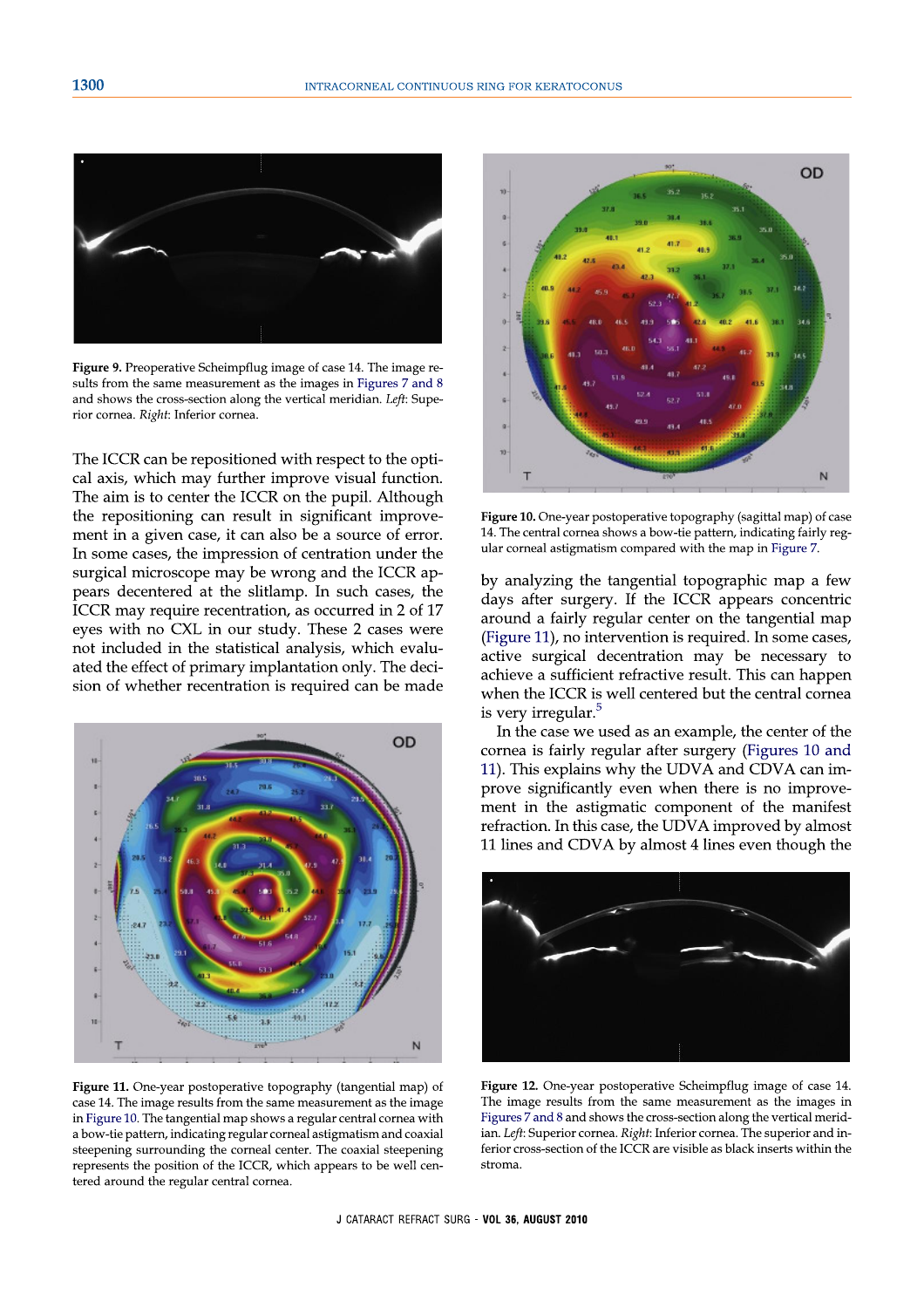absolute value of the astigmatic component remained virtually unchanged  $(-2.00)$  D preoperatively and  $-2.25$  D postoperatively). A comparison of Figure 7 and Figure 10 shows that the cornea became more regular after surgery, resulting in a change in astigmatism from irregular (Figure 7) to regular (Figure 10), as characterized by the bow-tie pattern. The procedure to reposition the ICCR postoperatively can be completed in a short period with relative ease.

During the first year after ICCR implantation, there was an improvement in UDVA and in CDVA. An explanation for this finding cannot be found in a change in refraction. The most likely explanation for the continuous improvement in visual function during the first year after surgery is adaptation to the ICCR diameter of 5.0 mm; this adaptation also decreases the incidence of side effects such as glare and night-vision problems. This explanation corresponds well with the observation that the patients subjectively reported improvement in vision over time as well as a reduction in side effects that corresponded to the improvement in vision.

Postoperative glare and night-vision problems causing patient-reported discomfort occurred in 2 of the 15 eyes. The eyes did not subjectively adapt well in the early postoperative period. They were treated with pilocarpine 1% twice daily for 3 months, after which the patients reported being happy with the results. We do not consider the 2 cases of ICCR decentration as a serious intraoperative complication that required postoperative adjustment of the ICCR position to achieve acceptable visual results.

Colin et al.<sup>3</sup> introduced ICRS for the treatment of keratoconus. They report an improvement in mean UDVA from 0.12 to 0.30 6 months after Intacs ICRS implantation for keratoconus. The mean CDVA improved from 0.38 to 0.63 during that period. The treatment of more advanced cases of kera-Intacs ICRS toconus with resulted in an improvement in the mean UDVA from 0.05 to 0.16 and in the mean CDVA from 0.50 to 0.67; the decrease in the K value was approximately  $3.50 \text{ D}$ . Using different ring segment geometries and implantation of 1 or 2 segments depending on the type of cone and severity of keratoconus provided better<br>long-term stabilty.<sup>8-15</sup> In contrast to ICRS surgery, in which segment selection requires complicated grading of the keratoconus and distinguishing between different types of cones, ICCR implantation uses a simple nomogram in which keratoconus is graded using the K readings only.

Treatment of keratoconus with keratoplasty results in more frequent and more serious complications than implantation of corneal implants.<sup>16</sup> In a study of microkeratome-assisted lamellar keratoplasty for keratoconus, 16% of eyes had a UDVA of 0.10 or better and 88% had a CDVA of 0.50 or better 1 year after surgery. $17$  The complication rates are of particular importance in more invasive keratoplasty techniques.<sup>18-21</sup>

A limitation of the present study is the use of both eyes of some patients in the analysis. The  $t$  test treats each sample, in this case the eye, as independent, which can falsely inflate the statistical power of the hypothesis test.

Future studies should address whether it makes sense to combine ICCR for the treatment of keratoconus with CXL to stop the progression of the disease.<sup>6</sup> According to the nomogram, a particular ICCR dimension covers a wide range of K readings and, therefore, a specific severity range of the disease. Whether this means that ICCR implantation is able to "cover" a certain range of progression must also be addressed in future studies.

#### **REFERENCES**

- 1. Krachmer JH, Feder RS, Belin MW. Keratoconus and related noninflammatory corneal thinning disorders. Surv Ophthalmol 1984: 28:293-322
- 2. Daxer A, Fratzl P. Collagen fibril orientation in the human corneal stroma and its implication in keratoconus. Invest Ophthalmol Vis Sci 1997; 38:121-129. Available at: http://www.iovs.org/cqi/ reprint/38/1/121. Accessed April 14, 2010
- 3. Colin J, Cochener B, Savary G, Malet F. Correcting keratoconus with intracorneal rings. J Cataract Refract Surg 2000; 26:1117-1122
- 4. Daxer A. Corneal intrastromal implantation surgery for the treatment of moderate and high myopia. J Cataract Refract Surg 2008: 34:194-198
- 5. Daxer A. Adjustable intracorneal ring in a lamellar pocket for keratoconus. J Refract Surg 2010; 26:217-221
- Daxer A, Mahmoud H, Venkatesvaran RS. Corneal cross-linking and visual rehabilitation in keratoconus in one session without epithelial debridement: new technique. In press. Cornea 2010
- 7. Shetty R, Kurian M, Anand D, Mhaske P, Narayana KM, Shetty BK. Intacs in advanced keratoconus. Cornea 2008; 27:1022-1029
- 8. Alió JL, Artola A, Hassanein A, Haroun H, Galal A. One or 2 Intacs segments for the correction of keratoconus. J Cataract Refract Surg 2005; 31:943-953
- Sharma M, Boxer Wachler BS. Comparison of single-segment and double-segment Intacs for keratoconus and post-LASIK ectasia. Am J Ophthalmol 2006; 141:891-895
- 10. Alió JL, Shabayek MH. Intracorneal asymmetrical rings for keratoconus: where should the thicker segment be implanted? J Refract Surg 2006; 22:307-309
- 11. Alió JL, Shabayek MH, Artola A. Intracorneal ring segments for keratoconus correction: long-term follow-up. J Cataract Refract Surg 2006: 32:978-985
- 12. Shabavek MH, Alió JL, Intrastromal corneal ring segment implantation by femtosecond laser for keratoconus correction. Ophthalmology 2007; 114:1643-1652
- 13. Siganos D. Ferrara P. Chatzinikolas K. Bessis N. Papastergiou G. Ferrara intrastromal corneal rings for the correction of keratoconus. J Cataract Refract Surg 2002; 28:1947-1951